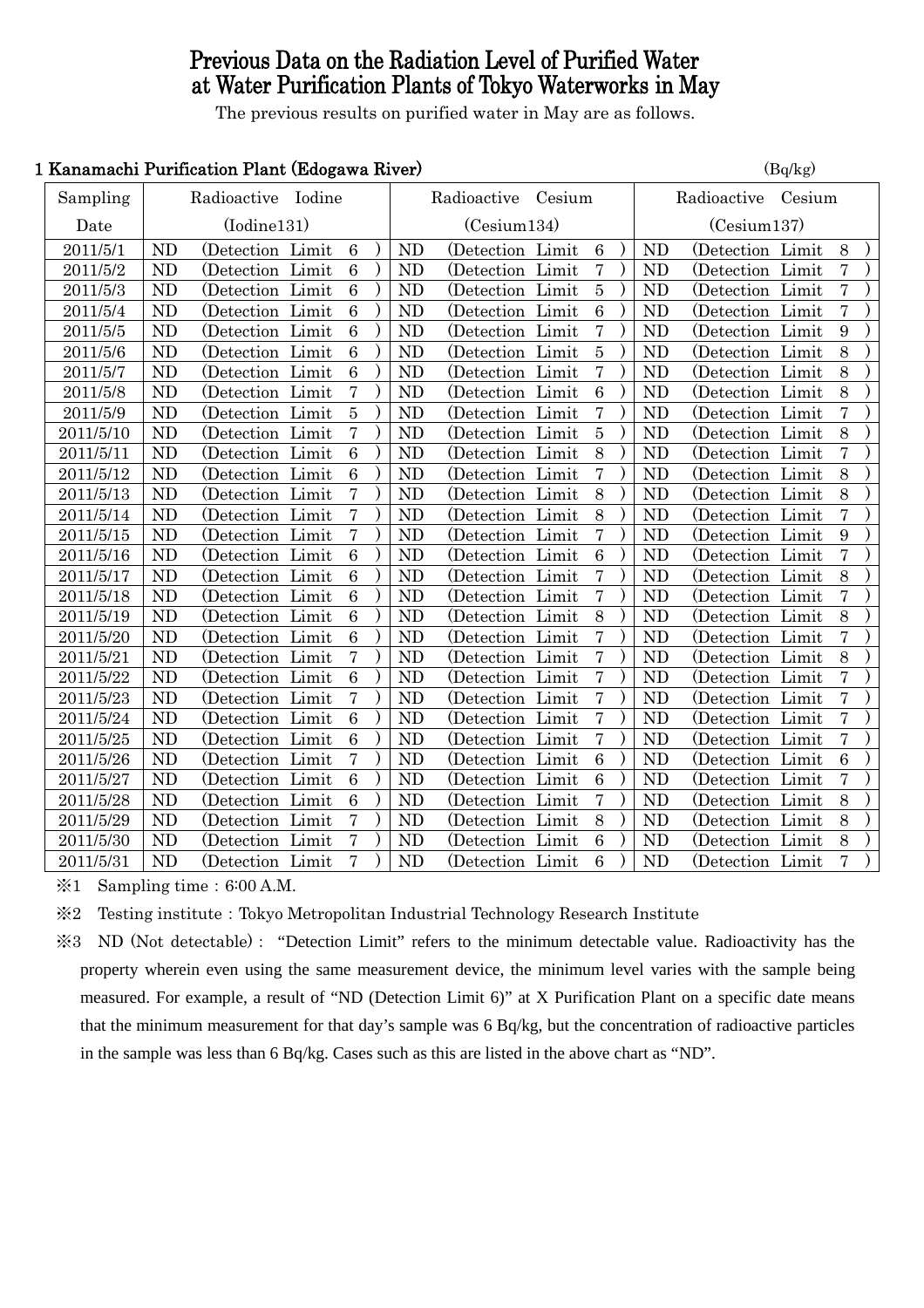# 2 Asaka Purification Plant (Arakawa River)  $\left( \frac{B}{Bq/kg} \right)$

| Asaka Purilication Piant (Arakawa Kiver)<br>$\langle$ DQ/Kg $\rangle$ |                       |                   |                 |             |                |                       |                       |             |                |                   |                |  |
|-----------------------------------------------------------------------|-----------------------|-------------------|-----------------|-------------|----------------|-----------------------|-----------------------|-------------|----------------|-------------------|----------------|--|
| Sampling                                                              | Radioactive<br>Iodine |                   |                 |             |                | Radioactive<br>Cesium | Radioactive<br>Cesium |             |                |                   |                |  |
| Date                                                                  | (Iodine131)           |                   |                 | (Cesium134) |                |                       |                       | (Cesium137) |                |                   |                |  |
| 2011/5/1                                                              | <b>ND</b>             | (Detection Limit  | $6\phantom{1}6$ |             | <b>ND</b>      | (Detection Limit      | $\overline{7}$        |             | <b>ND</b>      | (Detection Limit  | 7              |  |
| 2011/5/2                                                              | <b>ND</b>             | (Detection Limit) | $6\phantom{1}6$ |             | N <sub>D</sub> | (Detection Limit      | $\overline{6}$        |             | <b>ND</b>      | (Detection Limit) | $\overline{7}$ |  |
| 2011/5/3                                                              | <b>ND</b>             | (Detection Limit  | $\,6\,$         |             | <b>ND</b>      | (Detection Limit      | $\overline{6}$        |             | <b>ND</b>      | (Detection Limit  | 6              |  |
| 2011/5/4                                                              | <b>ND</b>             | (Detection Limit  | 6               |             | <b>ND</b>      | (Detection Limit      | 6                     |             | <b>ND</b>      | (Detection Limit  | $\overline{7}$ |  |
| 2011/5/5                                                              | <b>ND</b>             | (Detection Limit  | $\overline{6}$  |             | <b>ND</b>      | (Detection Limit)     | 6                     |             | <b>ND</b>      | (Detection Limit) | 9              |  |
| 2011/5/6                                                              | <b>ND</b>             | (Detection Limit  | 6               |             | <b>ND</b>      | (Detection Limit      | 6                     |             | N <sub>D</sub> | (Detection Limit  | $\overline{7}$ |  |
| 2011/5/7                                                              | <b>ND</b>             | (Detection Limit  | $\,6\,$         |             | <b>ND</b>      | (Detection Limit      | $\overline{7}$        |             | <b>ND</b>      | (Detection Limit  | 8              |  |
| 2011/5/8                                                              | <b>ND</b>             | (Detection Limit  | $\overline{6}$  |             | <b>ND</b>      | (Detection Limit      | $\overline{6}$        |             | <b>ND</b>      | (Detection Limit  | 8              |  |
| 2011/5/9                                                              | <b>ND</b>             | (Detection Limit  | $\,6\,$         |             | <b>ND</b>      | (Detection Limit)     | $\overline{7}$        |             | <b>ND</b>      | (Detection Limit) | 9              |  |
| 2011/5/10                                                             | N <sub>D</sub>        | (Detection Limit  | 6               |             | <b>ND</b>      | (Detection Limit      | $\overline{6}$        |             | <b>ND</b>      | (Detection Limit  | $\overline{7}$ |  |
| 2011/5/11                                                             | <b>ND</b>             | (Detection Limit  | $\overline{5}$  |             | <b>ND</b>      | (Detection Limit)     | $\overline{7}$        |             | <b>ND</b>      | (Detection Limit  | $\overline{7}$ |  |
| 2011/5/12                                                             | <b>ND</b>             | (Detection Limit  | $\overline{6}$  |             | <b>ND</b>      | (Detection Limit      | $\overline{7}$        |             | <b>ND</b>      | (Detection Limit  | 8              |  |
| 2011/5/13                                                             | <b>ND</b>             | (Detection Limit  | $\overline{6}$  |             | <b>ND</b>      | (Detection Limit      | $\overline{7}$        |             | <b>ND</b>      | (Detection Limit  | 8              |  |
| 2011/5/14                                                             | <b>ND</b>             | (Detection Limit) | 6               |             | <b>ND</b>      | (Detection Limit)     | $\overline{7}$        |             | <b>ND</b>      | (Detection Limit) | 8              |  |
| 2011/5/15                                                             | <b>ND</b>             | (Detection Limit) | $\overline{7}$  |             | <b>ND</b>      | (Detection Limit      | $\overline{8}$        |             | <b>ND</b>      | (Detection Limit) | $\overline{7}$ |  |
| 2011/5/16                                                             | <b>ND</b>             | (Detection Limit  | $\overline{6}$  |             | <b>ND</b>      | (Detection Limit      | $\overline{7}$        |             | <b>ND</b>      | (Detection Limit  | $\overline{7}$ |  |
| 2011/5/17                                                             | <b>ND</b>             | (Detection Limit  | $\overline{5}$  |             | <b>ND</b>      | (Detection Limit      | $\overline{7}$        |             | <b>ND</b>      | (Detection Limit  | 8              |  |
| 2011/5/18                                                             | <b>ND</b>             | (Detection Limit  | 6               |             | <b>ND</b>      | (Detection Limit      | $\overline{7}$        |             | <b>ND</b>      | (Detection Limit  | $\overline{7}$ |  |
| 2011/5/19                                                             | <b>ND</b>             | (Detection Limit  | $\overline{5}$  |             | <b>ND</b>      | (Detection Limit      | $\overline{7}$        |             | <b>ND</b>      | (Detection Limit  | $\overline{7}$ |  |
| 2011/5/20                                                             | <b>ND</b>             | (Detection Limit) | $\,6\,$         |             | <b>ND</b>      | (Detection Limit)     | $\overline{7}$        |             | N <sub>D</sub> | (Detection Limit  | 8              |  |
| 2011/5/21                                                             | <b>ND</b>             | (Detection Limit  | $\overline{6}$  |             | <b>ND</b>      | (Detection Limit      | $\overline{7}$        |             | <b>ND</b>      | (Detection Limit  | 8              |  |
| 2011/5/22                                                             | <b>ND</b>             | (Detection Limit) | 6               |             | <b>ND</b>      | (Detection Limit      | 6                     |             | <b>ND</b>      | (Detection Limit) | 8              |  |
| 2011/5/23                                                             | <b>ND</b>             | (Detection Limit  | 6               |             | N <sub>D</sub> | (Detection Limit      | 6                     |             | N <sub>D</sub> | (Detection Limit  | 8              |  |
| 2011/5/24                                                             | <b>ND</b>             | (Detection Limit) | $\overline{7}$  |             | <b>ND</b>      | (Detection Limit)     | $\overline{6}$        |             | <b>ND</b>      | (Detection Limit) | 6              |  |
| 2011/5/25                                                             | <b>ND</b>             | (Detection Limit  | $\,6$           |             | <b>ND</b>      | (Detection Limit      | 6                     |             | <b>ND</b>      | (Detection Limit  | $\overline{7}$ |  |
| 2011/5/26                                                             | <b>ND</b>             | (Detection Limit  | 6               |             | <b>ND</b>      | (Detection Limit      | 6                     |             | <b>ND</b>      | (Detection Limit  | $\overline{7}$ |  |
| 2011/5/27                                                             | <b>ND</b>             | (Detection Limit  | $\overline{6}$  |             | <b>ND</b>      | (Detection Limit      | $\overline{4}$        |             | <b>ND</b>      | (Detection Limit) | 6              |  |
| 2011/5/28                                                             | <b>ND</b>             | (Detection Limit  | $\overline{6}$  |             | <b>ND</b>      | (Detection Limit      | $\overline{5}$        |             | <b>ND</b>      | (Detection Limit  | 6              |  |
| 2011/5/29                                                             | <b>ND</b>             | (Detection Limit  | $\overline{6}$  |             | <b>ND</b>      | (Detection Limit      | $\overline{7}$        |             | <b>ND</b>      | (Detection Limit  | $\overline{7}$ |  |
| 2011/5/30                                                             | <b>ND</b>             | (Detection Limit  | $\overline{7}$  |             | <b>ND</b>      | (Detection Limit      | 8                     |             | <b>ND</b>      | (Detection Limit  | $\overline{6}$ |  |
| 2011/5/31                                                             | <b>ND</b>             | (Detection Limit  | 6               |             | <b>ND</b>      | (Detection Limit      | $\overline{6}$        |             | <b>ND</b>      | (Detection Limit) | 8              |  |

 $\text{\%}1$  Sampling time: 6:00 A.M.

※2 Testing institute:Tokyo Metropolitan Industrial Technology Research Institute

※3 ND (Not detectable): "Detection Limit" refers to the minimum detectable value. Radioactivity has the property wherein even using the same measurement device, the minimum level varies with the sample being measured. For example, a result of "ND (Detection Limit 6)" at X Purification Plant on a specific date means that the minimum measurement for that day's sample was 6 Bq/kg, but the concentration of radioactive particles in the sample was less than 6 Bq/kg. Cases such as this are listed in the above chart as "ND".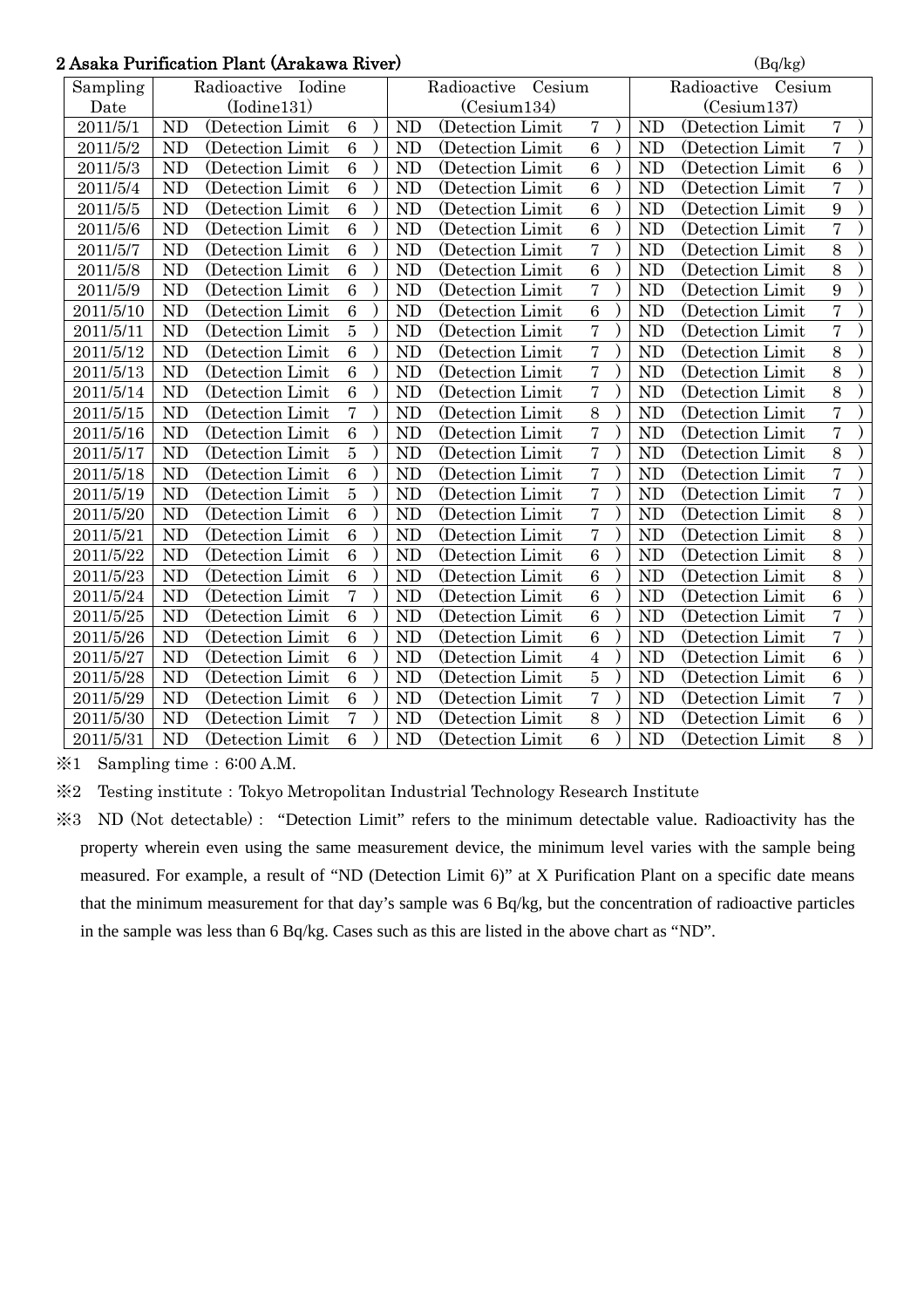#### $3$  Ozaku Purification Plant (Tamagawa River) (Bq/kg)

|           | o Ozaku Furlication Fiant (Tamagawa Kiver) |                   |                |  |                       |                   |                |  |             | (Dq/kg)            |                  |  |  |  |  |
|-----------|--------------------------------------------|-------------------|----------------|--|-----------------------|-------------------|----------------|--|-------------|--------------------|------------------|--|--|--|--|
| Sampling  | Radioactive Iodine                         |                   |                |  | Radioactive<br>Cesium |                   |                |  |             | Radioactive Cesium |                  |  |  |  |  |
| Date      | (Iodine131)                                |                   |                |  | (Cesium134)           |                   |                |  | (Cesium137) |                    |                  |  |  |  |  |
| 2011/5/1  | <b>ND</b>                                  | (Detection Limit  | $\bf 5$        |  | <b>ND</b>             | (Detection Limit  | $\overline{6}$ |  | <b>ND</b>   | (Detection Limit   | 8                |  |  |  |  |
| 2011/5/2  | <b>ND</b>                                  | (Detection Limit  | 6              |  | <b>ND</b>             | (Detection Limit) | $\overline{7}$ |  | <b>ND</b>   | (Detection Limit   | $\overline{7}$   |  |  |  |  |
| 2011/5/3  | <b>ND</b>                                  | (Detection Limit  | 6              |  | <b>ND</b>             | (Detection Limit  | 6              |  | <b>ND</b>   | (Detection Limit   | $\overline{7}$   |  |  |  |  |
| 2011/5/4  | <b>ND</b>                                  | (Detection Limit  | $\overline{6}$ |  | N <sub>D</sub>        | (Detection Limit  | 6              |  | <b>ND</b>   | (Detection Limit   | $\overline{7}$   |  |  |  |  |
| 2011/5/5  | <b>ND</b>                                  | (Detection Limit  | 6              |  | <b>ND</b>             | (Detection Limit) | $\overline{7}$ |  | <b>ND</b>   | (Detection Limit)  | $\overline{7}$   |  |  |  |  |
| 2011/5/6  | <b>ND</b>                                  | (Detection Limit) | $\overline{6}$ |  | <b>ND</b>             | (Detection Limit  | $\overline{7}$ |  | <b>ND</b>   | (Detection Limit   | $\overline{7}$   |  |  |  |  |
| 2011/5/7  | <b>ND</b>                                  | (Detection Limit) | $\overline{7}$ |  | <b>ND</b>             | (Detection Limit) | $\overline{6}$ |  | <b>ND</b>   | (Detection Limit)  | 9                |  |  |  |  |
| 2011/5/8  | <b>ND</b>                                  | (Detection Limit  | $\overline{6}$ |  | <b>ND</b>             | (Detection Limit  | 6              |  | <b>ND</b>   | (Detection Limit   | $\overline{7}$   |  |  |  |  |
| 2011/5/9  | <b>ND</b>                                  | (Detection Limit) | $\overline{6}$ |  | <b>ND</b>             | (Detection Limit) | $\overline{6}$ |  | <b>ND</b>   | (Detection Limit)  | 8                |  |  |  |  |
| 2011/5/10 | <b>ND</b>                                  | (Detection Limit  | $\overline{7}$ |  | <b>ND</b>             | (Detection Limit  | $\overline{7}$ |  | <b>ND</b>   | (Detection Limit   | $\overline{7}$   |  |  |  |  |
| 2011/5/11 | <b>ND</b>                                  | (Detection Limit  | $\overline{6}$ |  | <b>ND</b>             | (Detection Limit  | $\overline{7}$ |  | <b>ND</b>   | (Detection Limit)  | $\overline{7}$   |  |  |  |  |
| 2011/5/12 | <b>ND</b>                                  | (Detection Limit  | $\overline{5}$ |  | <b>ND</b>             | (Detection Limit  | 8              |  | <b>ND</b>   | (Detection Limit)  | 8                |  |  |  |  |
| 2011/5/13 | <b>ND</b>                                  | (Detection Limit  | $\overline{7}$ |  | <b>ND</b>             | (Detection Limit) | $\overline{7}$ |  | <b>ND</b>   | (Detection Limit)  | 9                |  |  |  |  |
| 2011/5/14 | N <sub>D</sub>                             | (Detection Limit  | $\overline{6}$ |  | N <sub>D</sub>        | (Detection Limit) | $\overline{7}$ |  | ND          | (Detection Limit)  | 8                |  |  |  |  |
| 2011/5/15 | <b>ND</b>                                  | (Detection Limit  | $\overline{6}$ |  | <b>ND</b>             | (Detection Limit  | $\overline{7}$ |  | <b>ND</b>   | (Detection Limit   | $\overline{7}$   |  |  |  |  |
| 2011/5/16 | <b>ND</b>                                  | (Detection Limit) | 6              |  | <b>ND</b>             | (Detection Limit) | $\overline{7}$ |  | <b>ND</b>   | (Detection Limit)  | $\overline{7}$   |  |  |  |  |
| 2011/5/17 | <b>ND</b>                                  | (Detection Limit  | $\overline{6}$ |  | <b>ND</b>             | (Detection Limit  | $\overline{7}$ |  | <b>ND</b>   | (Detection Limit   | 8                |  |  |  |  |
| 2011/5/18 | <b>ND</b>                                  | (Detection Limit  | $\overline{6}$ |  | <b>ND</b>             | (Detection Limit  | $\overline{7}$ |  | <b>ND</b>   | (Detection Limit   | $\overline{7}$   |  |  |  |  |
| 2011/5/19 | <b>ND</b>                                  | (Detection Limit  | $\overline{6}$ |  | <b>ND</b>             | (Detection Limit) | 8              |  | <b>ND</b>   | (Detection Limit)  | 8                |  |  |  |  |
| 2011/5/20 | <b>ND</b>                                  | (Detection Limit) | 6              |  | <b>ND</b>             | (Detection Limit) | 6              |  | <b>ND</b>   | (Detection Limit)  | $\overline{8}$   |  |  |  |  |
| 2011/5/21 | <b>ND</b>                                  | (Detection Limit  | $\overline{5}$ |  | <b>ND</b>             | (Detection Limit  | 6              |  | <b>ND</b>   | (Detection Limit   | $\overline{7}$   |  |  |  |  |
| 2011/5/22 | <b>ND</b>                                  | (Detection Limit  | $\overline{5}$ |  | <b>ND</b>             | (Detection Limit) | 6              |  | <b>ND</b>   | (Detection Limit   | 8                |  |  |  |  |
| 2011/5/23 | <b>ND</b>                                  | (Detection Limit  | $\overline{6}$ |  | <b>ND</b>             | (Detection Limit) | 8              |  | <b>ND</b>   | (Detection Limit)  | 8                |  |  |  |  |
| 2011/5/24 | <b>ND</b>                                  | (Detection Limit) | $\overline{7}$ |  | <b>ND</b>             | (Detection Limit) | $\overline{7}$ |  | <b>ND</b>   | (Detection Limit   | $\overline{7}$   |  |  |  |  |
| 2011/5/25 | <b>ND</b>                                  | (Detection Limit  | $\,6\,$        |  | <b>ND</b>             | (Detection Limit  | $\overline{7}$ |  | <b>ND</b>   | (Detection Limit   | $\boldsymbol{6}$ |  |  |  |  |
| 2011/5/26 | <b>ND</b>                                  | (Detection Limit) | $\overline{5}$ |  | <b>ND</b>             | (Detection Limit) | $\overline{6}$ |  | <b>ND</b>   | (Detection Limit)  | 6                |  |  |  |  |
| 2011/5/27 | <b>ND</b>                                  | (Detection Limit  | $\overline{6}$ |  | <b>ND</b>             | (Detection Limit) | 6              |  | <b>ND</b>   | (Detection Limit   | $\overline{7}$   |  |  |  |  |
| 2011/5/28 | <b>ND</b>                                  | (Detection Limit  | $\overline{6}$ |  | N <sub>D</sub>        | (Detection Limit  | $\overline{5}$ |  | <b>ND</b>   | (Detection Limit   | $\overline{7}$   |  |  |  |  |
| 2011/5/29 | <b>ND</b>                                  | (Detection Limit  | $\overline{7}$ |  | <b>ND</b>             | (Detection Limit  | $\overline{7}$ |  | <b>ND</b>   | (Detection Limit   | 10               |  |  |  |  |
| 2011/5/30 | <b>ND</b>                                  | (Detection Limit  | $\overline{6}$ |  | <b>ND</b>             | (Detection Limit) | 6              |  | <b>ND</b>   | (Detection Limit)  | $\overline{7}$   |  |  |  |  |
| 2011/5/31 | <b>ND</b>                                  | (Detection Limit  | $\overline{6}$ |  | ND                    | (Detection Limit  | $\overline{5}$ |  | <b>ND</b>   | (Detection Limit)  | 6                |  |  |  |  |

 $\text{\%}1$  Sampling time: 6:00 A.M.

※2 Testing institute:Tokyo Metropolitan Industrial Technology Research Institute

※3 ND (Not detectable): "Detection Limit" refers to the minimum detectable value. Radioactivity has the property wherein even using the same measurement device, the minimum level varies with the sample being measured. For example, a result of "ND (Detection Limit 6)" at X Purification Plant on a specific date means that the minimum measurement for that day's sample was 6 Bq/kg, but the concentration of radioactive particles in the sample was less than 6 Bq/kg. Cases such as this are listed in the above chart as "ND".